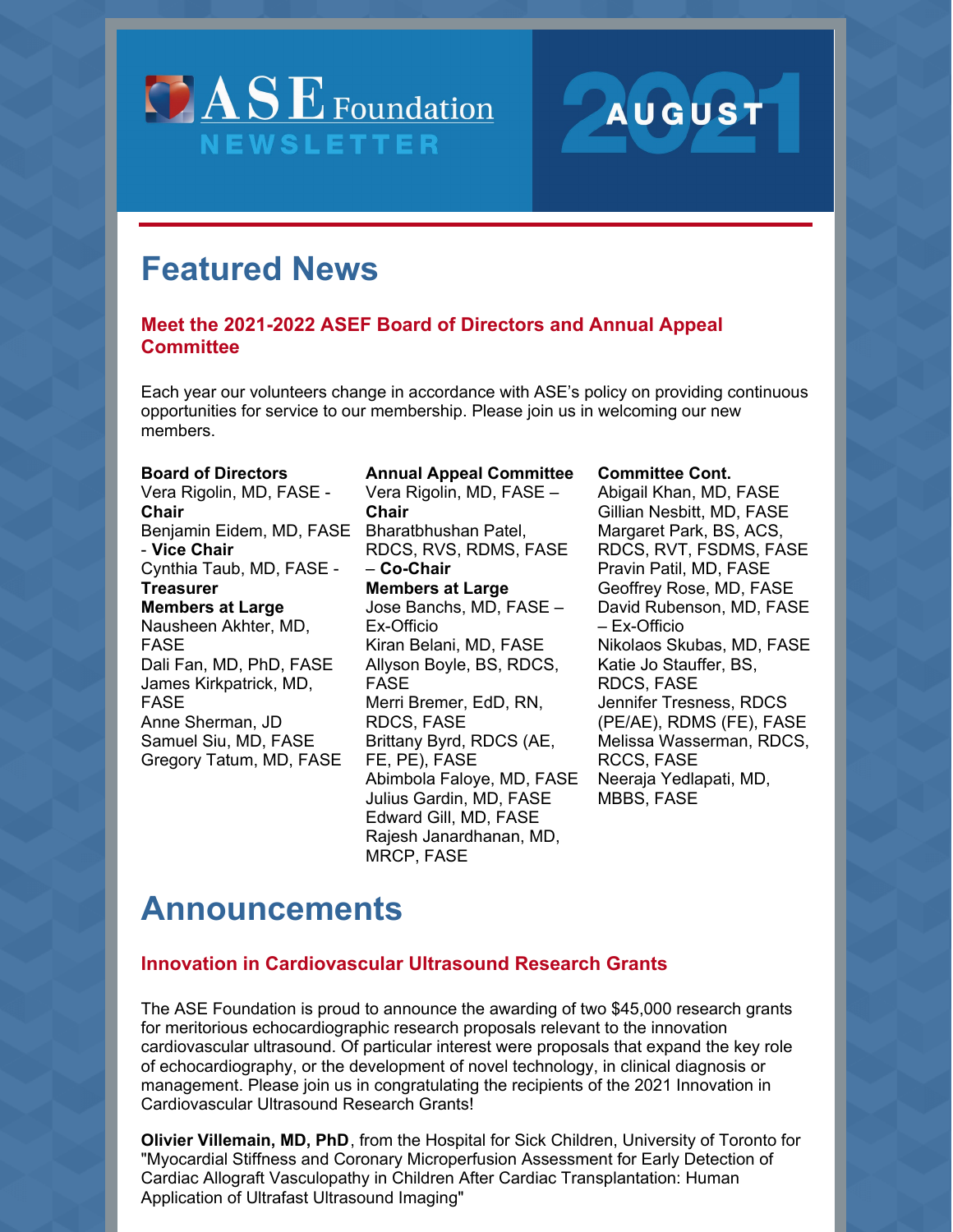**Bethel Woldu, MD, MPH**, from Medstar Heart and Vascular Institute for "Non-invasive Assessment of Myocardial Work to Differentiate TTR Cardiac Amyloidosis from Hypertensive Cardiomyopathy"



**Olivier Villemain, MD, PhD Bethel Woldu, MD, MPH**

### **2021 Top Investigators**



Please join us in congratulating this year's Top Investigators and the Alan S. Pearlman Research Award Winner!

**Bliss Uribe, BS**, Georgia Institute of Technology, Atlanta, GA - Alan S. Pearlman Research Award Winner **Kasey Chaszczewski, MD**, Children's Hospital of Philadelphia, Philadelphia, PA **Jennifer Cohen, MD**, Mount Sinai Hospital, New York, NY **Esther Davis, MBBS, DPhil**, Echocardiography Laboratory, Cardiology Division, Massachusetts General Hospital, Boston, MA **Mansi Gaitonde, MD**, Emory University, Atlanta, GA **Peter Huntjens, PhD**, Washington University in St. Louis, St. Louis, MO **C. Charles Jain, MD**, Mayo Clinic, Rochester, MN **Ilya Karagodin, MD**, University of Chicago Medicine, Chicago, IL **Billal Mohmand, MD**, SUNY Upstate University Hospital, Syracuse, NY **Koya Ozawa, MD**, Oregon Health & Science University, Portland, OR **Hena Patel, MD,** University of Chicago Medicine, Chicago, IL **Trisha Patel, MD**, Emory University, Atlanta, GA **Aly Safwat, MD**, Department of Pediatrics, Division of Cardiology, The Hospital for Sick Children, University of Toronto, Toronto, ON, Canada **Jenna Schauer, MD**, Seattle Children's Hospital, Seattle, WA **Amita Singh, MD**, University of Chicago Medicine, Chicago, IL **Nanda Siva, BS**, West Virginia University, Morgantown, WV **Adam Skaff, MD**, Monroe Carell Jr. Children's Hospital at Vanderbilt, Nashville, TN **Dylan Sperling, MD**, Mount Sinai Hospital, New York, NY **Nadav Willner, MD**, University of Ottawa Heart Institute, Ottawa, ON, Canada **Neal Yuan, MD**, Cedars-Sinai Smidt Heart Institute, Los Angeles, CA

## **Coffee Day 2021 – Mark Your Calendar**

National Coffee Day is September 29 and ASEF will once again hold a fundraiser to celebrate! Mark your calendar and plan to "buy us a cup of coffee" with a donation on September 29. Remember to tag **[@ASE360](http://www.twitter.com/ase360)** on social media with a picture of your cup of coffee using **#ASEFoundation** and **#GaveACup**. We want to see your coffee selfies and cheers you for your contribution to our Annual Appeal. Interested in making an early pledge? Contact Mary Carmody at **[MCarmody@ASEcho.org](mailto:MCarmody@ASEcho.org)**.